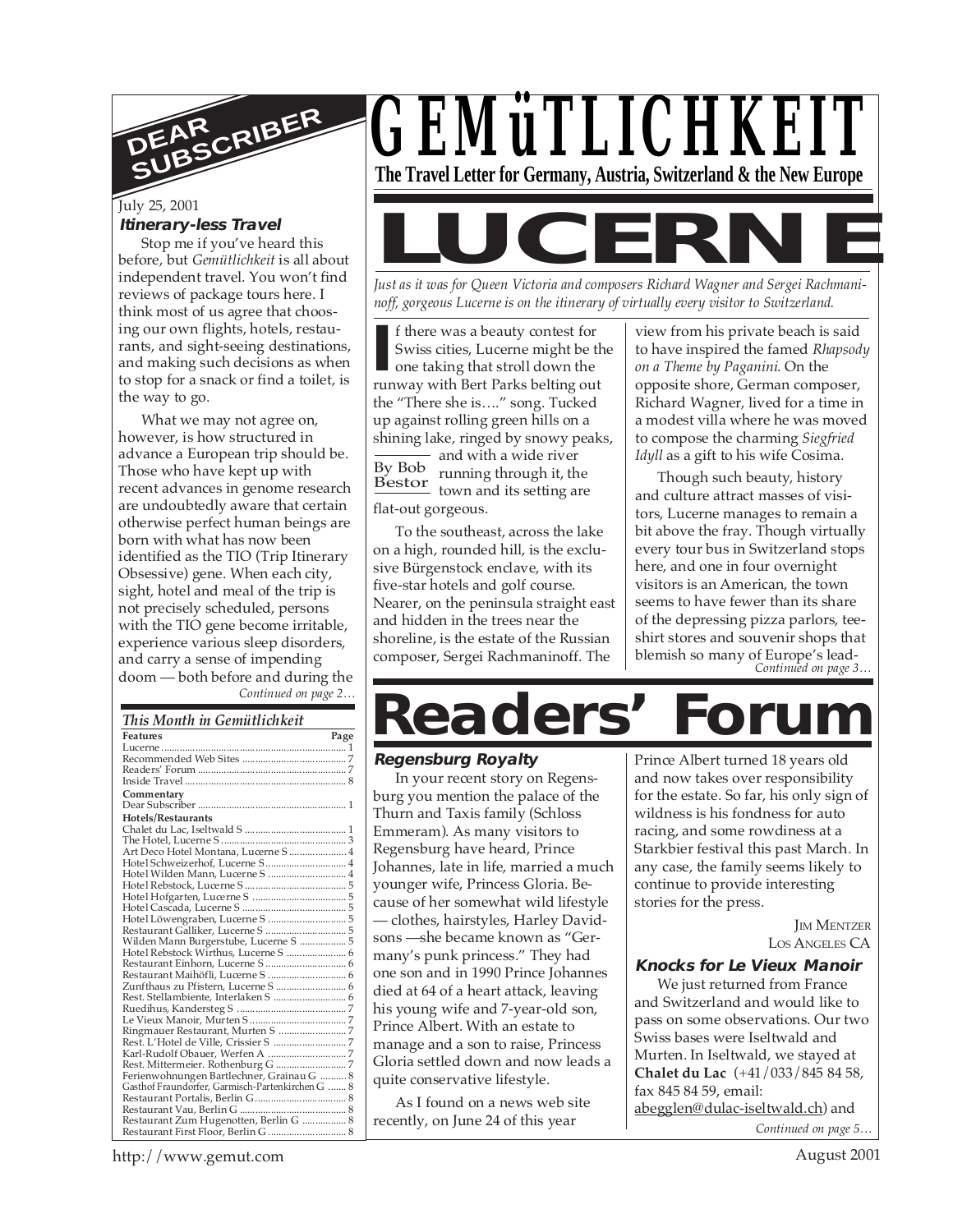#### *DEAR SUBSCRIBER Continued from page 1*

trip. Those of us fortunate enough to be born without it should try to show compassion for TIO gene carriers and understand that they cannot help themselves. Persons with the gene are strongly advised not to travel with persons without it, and vice versa. Of course, marriage between TIO carriers and non-carriers is the stuff of slapstick movies.

If you know you have the TIO gene you should move on immediately to other stories in the newsletter. TIO cannot be reversed or switched off and you need to focus on things like fax numbers and email addresses; things that will help you plan the trip itinerary down to the nearest tenth of a second.

There are some who, for as yet unknown reasons, *believe* they have the TIO gene though they actually do not. When confronted with a week in Germany without confirmed hotel reservations, for example, they may experience mild symptoms such as shortness of breath and light sweating. Researchers refer to them as "Neo-TIOs." These are people we can help; no skin patches, no needles, and no drugs with long lists of frightening side effects, just a little counseling.

Let's begin by addressing the special opportunity for flexible, footloose travel that Europe represents. Last November, we went to China. Though we weren't with a tour, every hotel and virtually every move we made every day was planned weeks prior to the trip. For nearly all westerners, that is the way it must be when traveling in Asia. There, for several very good reasons, one simply doesn't rent a car and take off down the road.

On the other hand, Europe is uniquely suited to such travel and, I think, much superior to the U.S. in that respect. In this country, of course, there's usually no problem at the last minute finding a Holiday Inn to lay your head, or a Red Lobster, Outback Steakhouse or corporate burger joint for sustenance. That's all easy enough, but where are our small, owner-operated hotels with restaurants? Sure, there are quaint bed & breakfast inns — we have 70 of them here in Ashland — and America is not devoid of good places to eat. But the family-run hotels with good restaurants *found in almost every town in Germany, Austria and Switzerland* are of a type that simply does not exist in the U.S.

When it comes to auto touring I think we can again agree that Europe is unique. All three of our countries have complex networks of beautifully maintained, scenic country roads that can whisk us to interesting, historic towns and villages and their charming hotels and restaurants. I don't know about folks in the rest of the 50 states, but here in the beautiful state of Oregon we have some lovely backroads though far less than in Europe — but interesting towns along them are few and far between, and European-style

country hotels are unknown. The wild coast of Oregon, for example, is ravishingly beautiful, but if you want to drive its length you'll stay — with a tiny handful of exceptions — in boring, cookie-cutter motels and eat bad food.

Let's not even discuss train travel other than to say in Europe it's an option and in this country it is not.

O.k., enough of trashing the good ol' USA; I can see you're getting a little riled up. I love this country and wouldn't live anywhere else, but we have to face the fact that in this particular cultural niche, Europe has it all over us. So let's take full advantage of it when we go there.

At *Gemütlichkeit* we think the way to do that is to try at least some travel without an itinerary. More than once we have landed in Europe and not decided until we were actually in the rental car whether to head

*Continued on page 8…*

#### **Using Gemütlichkeit**

• Foreign currency prices are converted to U.S. dollars at the exchange rate in effect at the time of publication. • Hotel prices listed are for one night. Discounts are often available for longer stays.

• All hotel prices include breakfast unless otherwise noted.

• Local European telephone area codes carry the "0" required for in-country dialing. To phone establishments from outside the country, such as from the USA, do not dial the first "0".

#### **Logging on to Gemütlichkeit's Website**

Except for the most recent 12, back issues in text format from January 1993 are available free to subscribers only at http://www.gemut.com (click on "For Members Only"). To access the issues enter the user name and password published in this space each month. The July codes are:

User Name: **Pilatus** Password: **138**

| <b>GEMÜTLICHKEIT</b><br>Vol. 15, No. 7                                                                                                                                                                                                                                                                                                                                                                                                      | <b>HOTEL RESTAURANT RATING KEY</b>                                                                                                                                                                                                                                                                                                                                                              |  |  |
|---------------------------------------------------------------------------------------------------------------------------------------------------------------------------------------------------------------------------------------------------------------------------------------------------------------------------------------------------------------------------------------------------------------------------------------------|-------------------------------------------------------------------------------------------------------------------------------------------------------------------------------------------------------------------------------------------------------------------------------------------------------------------------------------------------------------------------------------------------|--|--|
| August, 2001<br>The Travel Letter for Germany, Austria, Switzerland & the New Europe                                                                                                                                                                                                                                                                                                                                                        | <b>Restaurant Criteria</b><br><b>Rating Scale</b><br><b>Scale</b><br>$16 - 20$<br>Food<br>65%<br>Excellent                                                                                                                                                                                                                                                                                      |  |  |
| Robert H. & Elizabeth S. Bestor<br>Publishers:<br>Robert H. Bestor<br>Editor:<br>Doug Linton, C. Fischer, R. Holliday, Jim Johnson<br>Contributors:                                                                                                                                                                                                                                                                                         | 20%<br>$12 - 15$<br>Above Average<br><b>Service</b><br>$8 - 11$<br>15%<br>Atmosphere<br>Average<br>Adequate<br>4 -<br>$\mathbf{3}$<br>$0 -$<br>Unacceptable                                                                                                                                                                                                                                     |  |  |
| Paul T. Merschdorf<br>Web Master:<br><b>Consulting Editor:</b><br>Thomas P. Bestor<br><b>Subscription Dept:</b><br><b>Kurt Steffans</b><br><b>Subscriber Travel Services:</b><br>Eric Poole, Andy Bestor<br>Gemütlichkeit (ISSN 10431756) is published 11 times each year by UpCountry<br>Publishing, 288 Ridge Road, Ashland OR 97520. TOLL FREE: 1-800/521-6722<br>or 541/488-8462, fax: 541/488-8468, e-mail travel@gemut.com. Web site: | <b>Value Rating</b><br><b>Hotel Rating Criteria</b><br>Scale<br><b>Outstanding Value</b><br>$17 - 20$<br>People/Service<br>30%<br>Very Good Value<br>12 - 16<br>Location/Setting<br>15%<br>Average Value<br>9<br>11<br>Guestrooms<br>30%<br>$\sim$<br>Below Average Value<br>5 -<br>-8<br>5%<br>Public rooms<br>Facilities/Restaurant<br>20%<br>A Rip-Off<br>0<br>4<br>$\overline{\phantom{a}}$ |  |  |
| www.gemut.com. Subscriptions are \$67 per year for 11 issues. While every<br>effort is made to provide correct information in this publication, the publishers<br>can make no quarantees regarding accuracy.<br><b>POSTMASTER: SEND ADDRESS CHANGES TO:</b><br>Gemütlichkeit, 288 Ridge Road., Ashland OR 97520                                                                                                                             | Special C Designation<br>By virtue of location, decor, charm, warmth of management, or<br>combination thereof, an especially pleasant establishment.                                                                                                                                                                                                                                            |  |  |
| Gemütlichkeit                                                                                                                                                                                                                                                                                                                                                                                                                               | 2<br>August 2001                                                                                                                                                                                                                                                                                                                                                                                |  |  |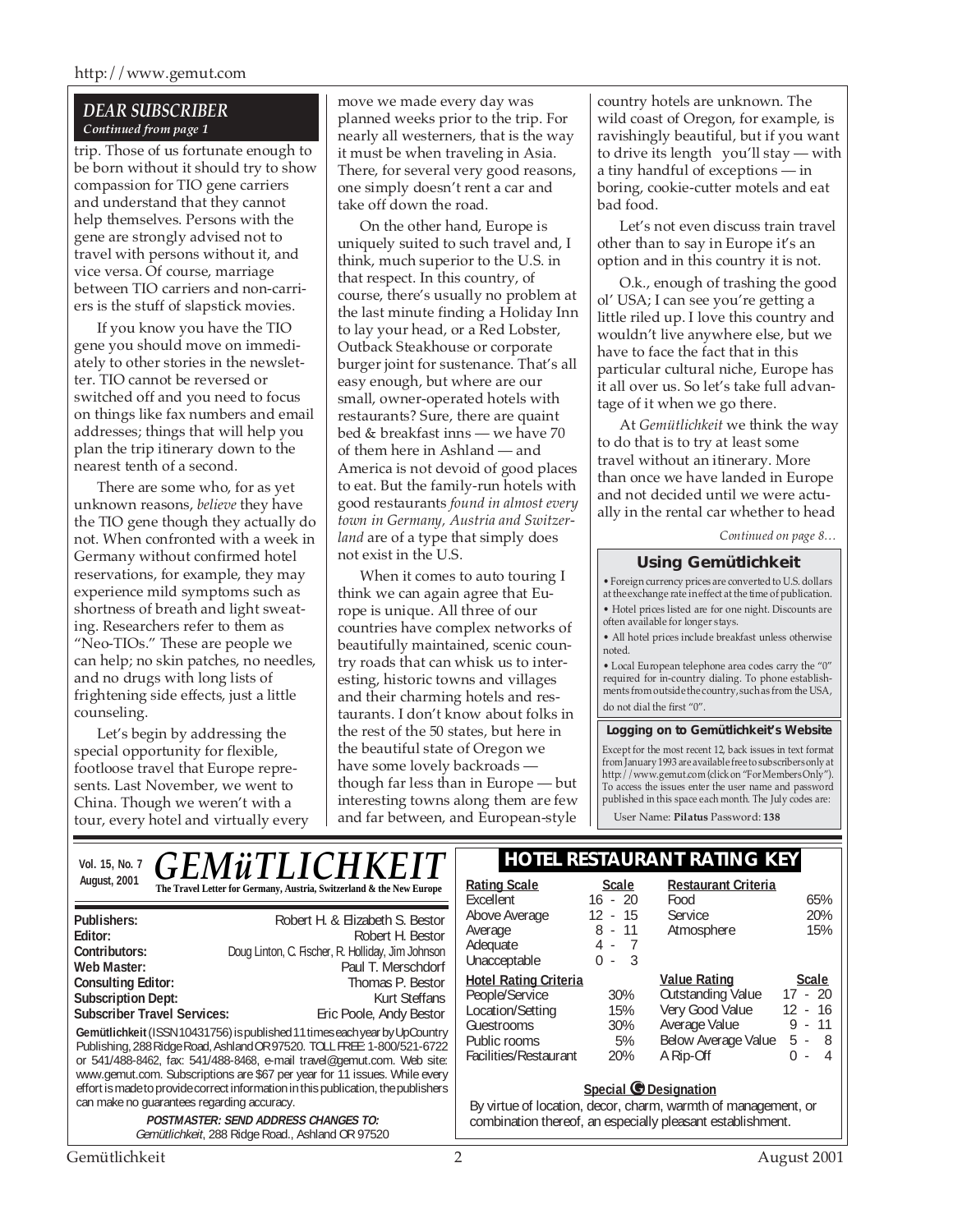# *LUCERNE*

# ing destinations.

The independent *Gemütlichkeit* traveler will find Lucerne's sheer physical beauty outshines its cultural enticements. You can see most of it in two days…three at the most. Excursions, of course, would extend that.

The center of visitor activity is in the old town on the north bank of the Reuss River, where the main attractions are the **Altes Rathaus**, the painted buildings on the **Weinmarkt**, a museum devoted to **Picasso's** late works, the much photographed **Kapellbrücke**, and just sitting at an outdoor table along the river.

A short walk across the river is the large rail station, the lake port, and an impressive congress center designed by Jean Nouvel.

Two recommended sights not in this area are the magnificent **Swiss Transportation Museum**, for which you should allow half a day, and **Tribschen**, the Wagner house.

Though tacky souvenirs are not flaunted, expensive ones are. At the very center of the city is glittering **Bucherer**, where watches and jewelry with five-digit price tags are the norm. The store is worth a stroll through its several levels if only to rub shoulders with the clientele of oil sheiks, Asian package tourists, newrich Eastern Europeans, and American dot.comers who sold before the crash.

#### **Exploring the Region**

Auto travelers should plan to park their vehicles and explore the city and the lake region by rail, boat, bus and cable car. The locally-available **Tell Pass** costs 146 Sfr. (\$83) first-class, 131 Sfr. (\$75) second-class, and is good for two days free travel and five days half-price travel throughout central Switzerland on all forms of public transport. The same pass for five days free and 10 days half-price travel costs 206 Sfr. (\$118) first-class and 179 Sfr. (\$102) second-class.

Train travelers with a **Swiss Pass**, **Eurail** or **Europass** will be covered

# **Lucerne Basics**

*Continued from page 1* **Population:** 57,000 **Altitude:** 439 Meters/1440 feet **Driving Distances:**

| City       | KM/Miles |
|------------|----------|
| Bern       | 111/69   |
| Frankfurt  | 422/262  |
| Geneva     | 264/164  |
| Interlaken | 68/42    |
| Munich     | 368/228  |
| Vienna     | 801/497  |
| Zürich     | 56/35    |
|            |          |

**Tourist Information:** In the main railway station, open 7 days a week.

Administrative Offices: Luzern Tourismus AG, CH-6002 Luzern, Bahnhofstrasse 3, tel. +41/041/227 1717, fax 227 1718, email:luzern@luzern.org, web: www.luzern.org

#### **Events:**

• Lucerne hosts the **World Rowing Championships,** August 18-26.

• One of Europe's top music events the **Lucerne Festival** is August 15- September 15. The festival schedule lists 80 separate performances

• The city's 4th annual piano festival, **Piano 2001** takes place November 20-25, 2001 and features pianists Radu Lupu, Arcadi Volodos, Evgeny Kissin, plus top jazz musicians and a number of young pianists, at the Lucerne Culture and Convention Centre.

For more info on these events contact the Lucerne tourist office.

for most journeys in the area.

Everywhere in Switzerland are cable car and funicular rides to mountain tops. At the top of each is a great view and a restaurant. Lucerne is no exception. Take nearby **Pilatus**, for example, which not only has restaurants but a pair of hotels, one with conference facilities. There is a lunchtime Swiss folkloric show on the mountain and the last train down at 9:20pm allows visitors to stay for a sunset buffet dinner.

In 1868, Queen Victoria (who reportedly traveled in Switzerland under an assumed name) went to the 7,000-foot summit on a mule, but the

most comfortable way to get there now is via boat to the Pilatus-Kulm station where you board the world's steepest railway. Or, the top can be reached via a series of cable cars from the Lucerne suburb of Kriens. It is best, however, to combine the two; go up one way come down the other. The boat/railway journey is a little over two hours from Lucerne and the cable car ride back down to Kriens takes 30 minutes. From there, it's a five-minute walk to the bus station and another 15 minutes by bus into Lucerne. Of course you can always walk. From the Pilatus-Kulm rail station in Alpnachstad the climb up is about five and a half hours. The decent is just under four hours.

The stress-free way to see Lake Lucerne and environs is via lake boat. The Vierwaldstättersee (a.k.a. Lake Lucerne) is a substantial, irregularly-shaped body of water with many inlets, bays, and lakeside villages. A fleet of 20 passenger vessels crisscrosses it regularly to serve such ports of call as Weggis, Bürgenstock, Vitznau, Brunnen, Rütli and Flüelen. The ride is free with most rail passes or you can purchase an all-day ticket for \$37 first class and \$25 second class. In addition to the regular service, there are special lunch and dinner cruises.

A three-day Lucerne visit might include one day for the main intown sights as described in the *Michelin Green Guide for Switzerland;* another for a trip to Pilatus, and the last a day on the lake, stopping where the spirit moves.

# **Accommodations**

# The Hotel

*Continued on page 4… The* hotel in Lucerne is The *The* noted in Eucerne is the<br>Hotel. Across from a park in **EDITOR'S**<br>a quasi residential/commera quasi residential/commercial neighborhood, not far from the rail station, this sleek marvel of glass, steel and hardwood is without doubt the most stunningly designed hotel we've seen. It is a creation of famed Paris architect, Jean Nouvel, winner of this year's Royal Gold Medal for Architecture, whose credits include Lucerne's new lake-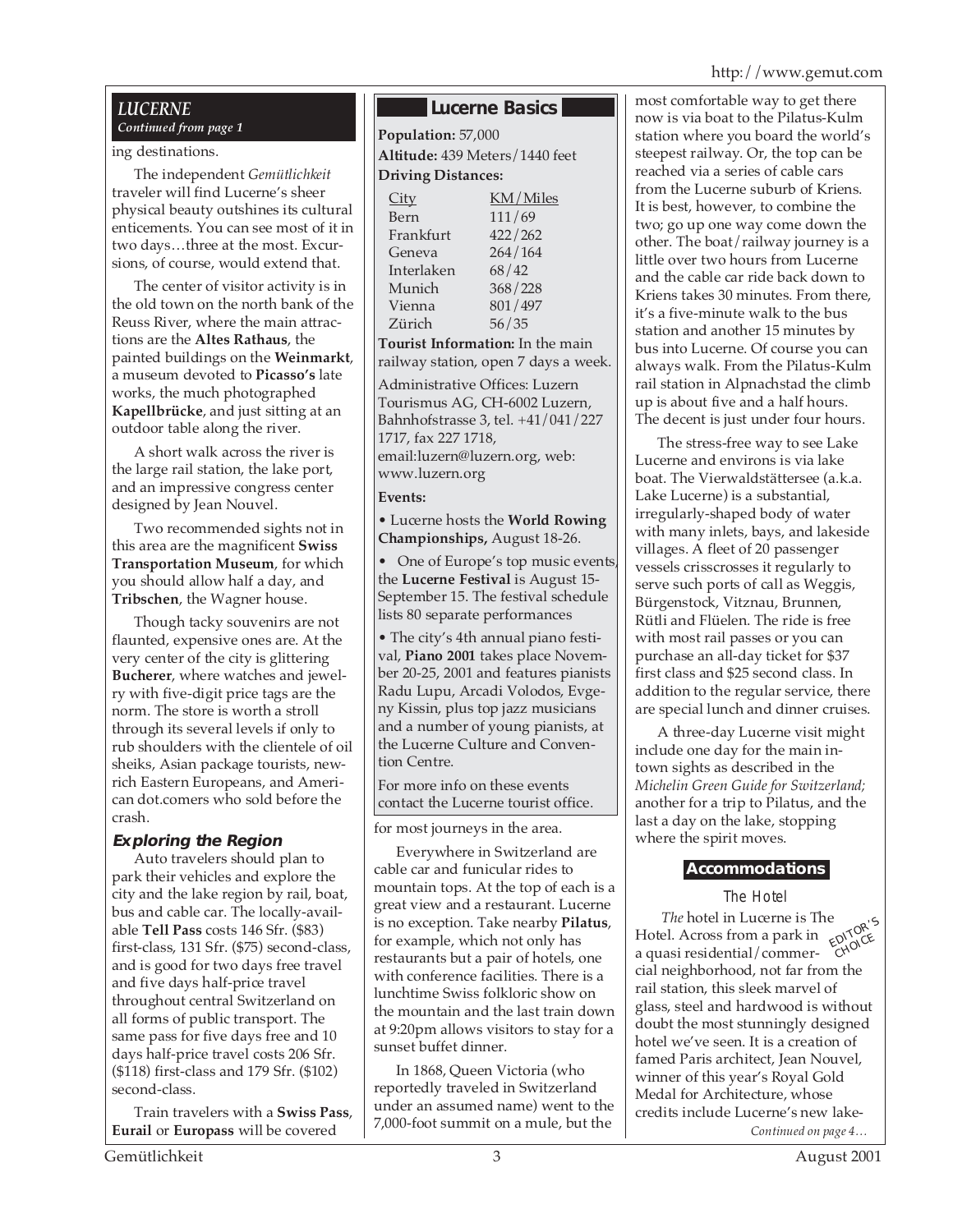#### *LUCERNE Continued from page 3*

side congress center, Berlin's Galeries Lafayette, and the acclaimed Institut du Monde Arabe in Paris.

Here there are no "singles" or "doubles," only deluxe studios, junior suites, and garden and park deluxe suites. Stepping into one from the unremarkable, industrial hallways serves only to enhance the experience of being in these extraordinary guestrooms. All feature giant, single-pane windows; pivoting matte stainless steel cabinets for storage and entertainment components; minimalist furnishings designed especially for The Hotel by Nouvel; Brazilian cherrywood table surfaces; deeply-polished floor planks; and, on the ceiling of each room, in soothing, muted colors, a scene from one of 25 films. At night, wall sconces illuminate these guestroom ceilings, creating an extraordinary exterior view for passersby.

The Hotel's stylish Restaurant Bam Bou features Asian/French dishes prepared by a California chef, Andrew Clayton. Choose from such starters as Crab Cakes with Saffron Chilli Hollandaise (18.50 Sfr./\$11), Five Spice Foie Gras Terrine (24 Sfr./ \$14) or Thom Kha Curry (17 Sfr./ \$10). Main dishes are in the 38 to 44 Sfr. (\$22 - \$25) range and include Rack of Lamb Tandoori, Indonesian Marinated Duck Breast, and Wok-Fried Tagliatelle with Squid & King Prawns. The imaginative desserts are all 13 Sfr. (\$7).

Though Bam Bou is below street level it uses a clever arrangement of canted windows and mirrors to essentially "pipe" daylight into the black-walled room. In addition, the system allows pedestrians to see down into the restaurant for a glimpse of the kitchen's carefully prepared and arranged dishes.

Our sole reservation about the five-star The Hotel — other than its pretentious name — is that comfort may have been compromised in guestrooms in order to accommodate design. There are no couches, only one pleasing-to-the-eye but rather

severe leather easy chair. If there are two people in the room, someone has to sit in a straight-backed chair or on the bed.

The Hotel is currently offering discounts of 10% to 20% at its website, making the deluxe studio at about \$180 per night an excellent value in a city with Zürich-like prices.

**Daily Rates:** Deluxe studio 390 Sfr. (\$223), junior suite 460 Sfr. (\$263), deluxe suite 510 Sfr. (\$291) **Contact:** The Hotel, Sempacherstrasse 14, CH 6002 Luzern, tel. +41/ 041/226 86 86, Fax 226 86 90, email: info@the-hotel.ch, web: www.thehotel.ch/

**Rating:** QUALITY 18/20, VALUE 14/20

Art Deco Hotel Montana There are few better places to appreciate Lucerne's splendid setting than from the balcony of your lakeview room at this four-star hillside hotel. Built in 1910 after the completion of the Gotthard tunnel which spurred tourism in the region, the Montana has the open features high ceilings, wide hallways, large windows — that characterize hotels constructed during that period.

Spacious guestrooms, most with lake views, are decorated in shades of rose and light pink, and have marble baths.

The funicular which carried guests to the hotel from the main street at lake level has now been replaced by an automatic elevatorlike cable car. Very handy.

The hotel's classic Louie-Bar, with its splendid views, frequently offers live music; accomplished jazz and blues groups.

This is a pleasant, lively hotel. We wish, however, it was a little less expensive.

**Daily Rates:** Singles 150-230 Sfr. (\$86-131), doubles 260-395 Sfr. (\$149- \$226)

**Contact:** Hotel Montana, Adigenswilerstrasse 11, CH-6002 Luzern, tel. 041/516565, fax 516676, email: info@hotel-montana.ch, web: www.hotel-montana.ch/ **Rating:** QUALITY 14/20, VALUE 9/20

Hotel Schweizerhof

This palatial but sterile hotel on the lake has long been considered Lucerne's premiere stop. Ownership has been in the same family since 1861 and guests have included Mark Twain, Leo Tolstoy, Richard Wagner, Napoleon III and Kaiser Wilhelm.

However, its imposing marble columns and pilasters, crystal chandeliers, mirrored ceilings, huge paintings and overstuffed, flowerpatterned furniture failed to inspire us. Beside The Hotel, the Schweizerhof seems dowdy and stuffy. Perhaps the venomous way in which a senior woman employee publicly chastised a much younger female clerk at the reception desk soured us on this *Grand Dame*.

**Daily Rates:** Singles 240 to 280 Sfr. (\$137-\$160), doubles 290 to 495 Sfr. (\$166-\$283). Breakfast not included. **Contact:** Schweizerhof Luzern, Schweizerhofquai 3, CH-6003 Luzern, tel. +41/041/4100410, fax: 4102971, email: info@schweizerhofluzern.ch, web: www.schweizerhofluzern.ch.

**Rating:** QUALITY 15/20, VALUE 8/20

Hotel Wilden Mann

EDITOR'<sup>S</sup> district, five minutes walk  $\mathcal{C}^{\text{NNC}}$ Cozy, well-run hotel in the center of Lucerne's shopping from the train station. The building was a staging post for travelers crossing the St. Gotthard pass over the Alps in 1517, centuries before the tunnel was built.

Everything here is fresh and clean and there is a relaxed atmosphere in the small, comfortable lobby and dining rooms. The lounge has a wood-burning fireplace. Most of the 50 guestrooms are larger than average, all are individually decorated, and some are reserved for nonsmokers. The best are the newer "romantic" rooms such as Numbers 209 and 217, the latter with beam ceiling.

A warm welcome, comfortable accommodations and a considerable amount of old-world charm give this hotel "Editor's Choice" status.

See our review of the hotel's Burgerstube restaurant later in this story.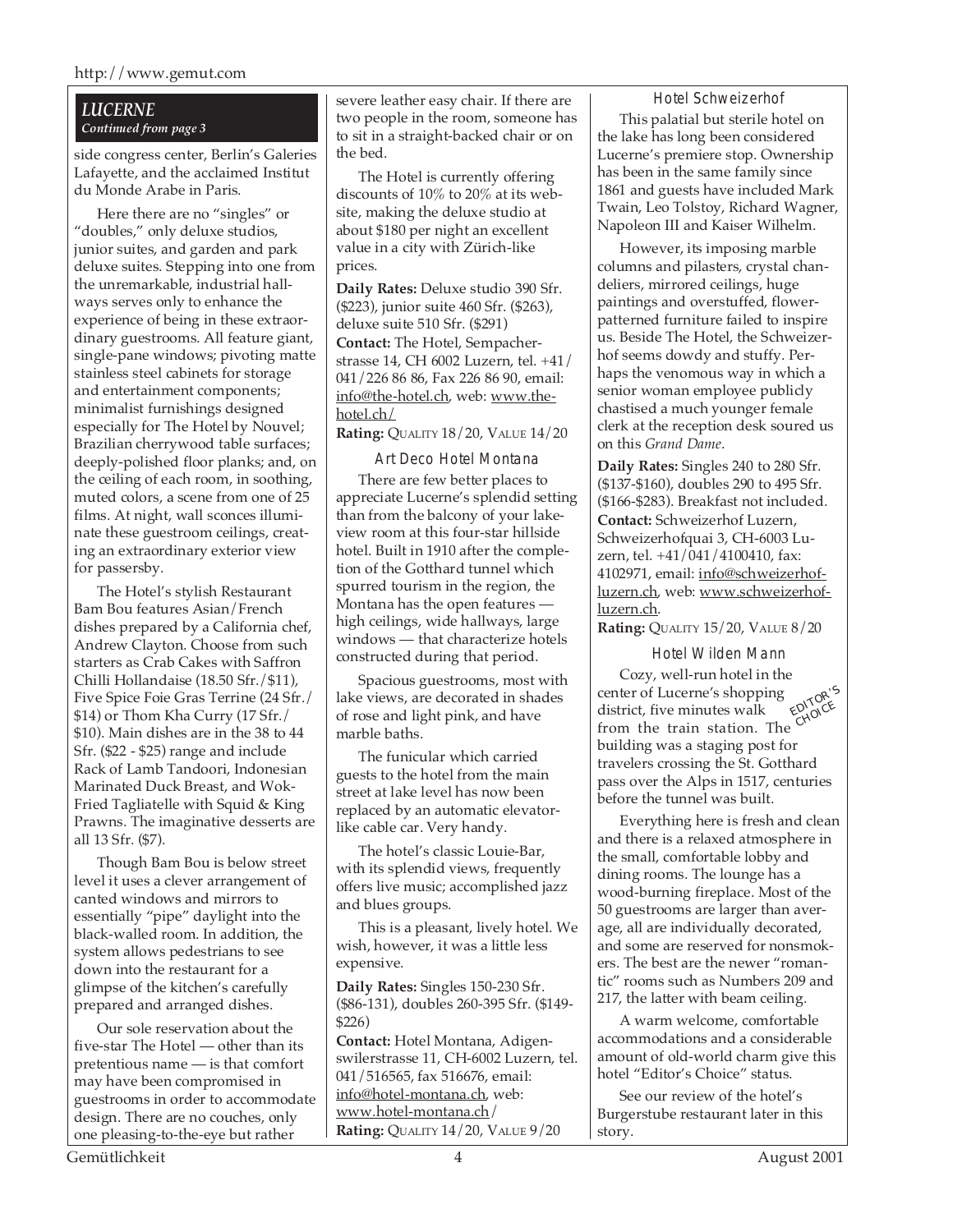**Daily Rates:** Singles 165-195 Sfr. (\$94-\$111), doubles 260-360 Sfr. (\$149-\$206)

**Contact:** Hotel Wilden Mann, Bahnhofstrasse 30, CH-6000 Luzern, tel. +41/041/2101666, fax 2101629, email: mail@wilden-mann.ch, web: www.wilden-mann.ch **Rating:** Quality 15/20, Value 15/20

Hotel Rebstock/ Hotel Hofgarten

The well-located Hofgarten and Rebstock are under the same management and both are housed in separate 12th century buildings near the main cathedral (early morning bells) and the Lion Monument.

Both are attractively decorated and liberally endowed with modern pictures and sculptures, though the Rebstock's Art Nouveau-style guestrooms, with their unconventional color schemes, are more imaginative. Number 122 is a spacious double with a notable antique door to the bathroom. At the Hofgarten our choice would be cozy Number 226 under the eaves.

The hotels are under the benevolent and capable rule of owner Claudia Moser, who is responsible for choosing the art that is the hallmark of both establishments.

**Rebstock Daily Rates:** Singles 160 to 180 Sfr. (\$91 to \$103), doubles 260 to 280 Sfr. (\$149-\$160) **Contact:** Hotel Restaurant Rebstock, St. Leodegar-Strasse 3, CH -6006 Luzern, tel. +41/041/410 35 81, fax 410 39 17, email: rebstock@hereweare.ch, web: www.hereweare.ch **Rating:** QUALITY 14/20, VALUE 14/20 **Hofgarten Daily Rates:** Singles 160 to 195 Sfr. (\$91 to \$111), doubles 260 to 295 Sfr. (\$149-\$169)

**Contact:** Hofgarten Hotel, Stadhofstrasse 14, 6006 Luzern, tel. +41/041/ 528888, fax 528333, email: hotel@hofgarten.ch, web: www.hofgarten.ch/

**Rating:** QUALITY 13/20, VALUE 13/20

# Hotel Cascada

EDITOR'<sup>S</sup> CHOICE Easily the best value we found in Lucerne and completely renovated earlier this year. Though the clientele of this

traditionally modern hotel is primarily business, the well-furnished, sparkling new guestrooms; convenient location next to the railway station; efficient, friendly, management; and low prices, are powerful pluses.

To those who book via the Internet, the hotel offers complimentary parking, no access fee for phone calls, a free fruit plate upon arrival, and a free room upgrade (if available).

Rooms available for nonsmoking and disabled travelers.

**Daily Rates:** Singles 105 to 170 Sfr. (\$60-\$97), doubles 160 to 250 Sfr. (\$91-\$143) **Contact:** Hotel Cascada, Bundesplatz 18, CH-6003 Lucerne, tel: + 41/041/ 226 80 88, fax 226 80 00, Email: info@cascada.ch, web: www.tophotels.ch/cascada/ index.asp

**Rating:** QUALITY 14/20, VALUE 16/20

Hotel Löwengraben

This onetime prison, last used in 1998 but now converted to a hotel with restaurant, gallery and performing arts venue, offers the most unusual sleeping accommodations ever reviewed in these pages. Virtually all guestrooms are in former inmate cells and, though such necessary amenities as a private toilet and shower have been added, most remain in the jail house configuration: one small, barred window high on the wall; the original reinforced door with only a peephole, and two basic cots. The beautifully refinished hardwood floors, too, are original.

Some rooms are larger and several have unusual décor. The Library Suite (222 Sfr./\$126), for example, still has the shelves and books that were in the original prisoners' reading room. In the Barabas Suite is a mural painted by an inmate, Barabas, while incarcerated in that very room. He was released only a few years ago and is now a well-known Lucerne artist and customer of the Löwengraben's restaurant.

In fact, not only are several former inmates customers of the hotel and restaurant, they hold regular reunions there.

Löwengraben is not for everyone, most rooms are a bit claustrophobic. Even the more adventurous will probably find one overnight is enough to satisfy any curiosity about jailhouse life. The hotel offers five levels of accommodations and the least expensive "Budget" rooms are not recommended. "Upgrade" rooms have private toilet facilities but are still quite small. The "Up-couple" and "Unplugged" rooms are better but most comfortable will be one of the four suites. Don't misunderstand, the rooms are immaculate and were redone using good fixtures and furnishings. It's just they are so very small and basic.

For those who can't envision even one night in a jail cell, there are guided tours daily at 5:30pm (3.5 Sfr./\$2).

**Daily Rates:** Singles 55 to 222 (\$32- \$126), doubles 80 to 222 Sfr. (\$46- \$126). Breakfast is included only in the "Up-couple," "Unplugged" and "Suite" categories, everyone else pays 9 Sfr. (\$5).

**Contact:** Hotel Löwengraben, Löwengraben 18, CH-6004 Luzern, tel. +41/041/417-1212, fax 417-1211, email: hotel@loewengraben.ch, web: www.loewengraben.ch. **Rating:** QUALITY 10/20, VALUE 14/20

# **Sustenance**

Lucerne is not renowned for its cuisine. In and around the old town are many restaurants whose principal clients are here-today-gonetomorrow-forever-tourists — not a formula that makes for great meals. Michelin, in fact, confers not a single star on any restaurant. Only the tavern-like **Galliker** (Schützenstrasse 1, tel. +41/041/240 10 02) gets a red "Menu" (good food at moderate prices) from Michelin.

Wilden Mann Burgerstube

Though it gets its share of tourists, the cozy, beamceilinged Burgerstube in the Hotel Wilden Mann also has a strong local following. And for good reason, EDITOR'<sup>S</sup> CHOICE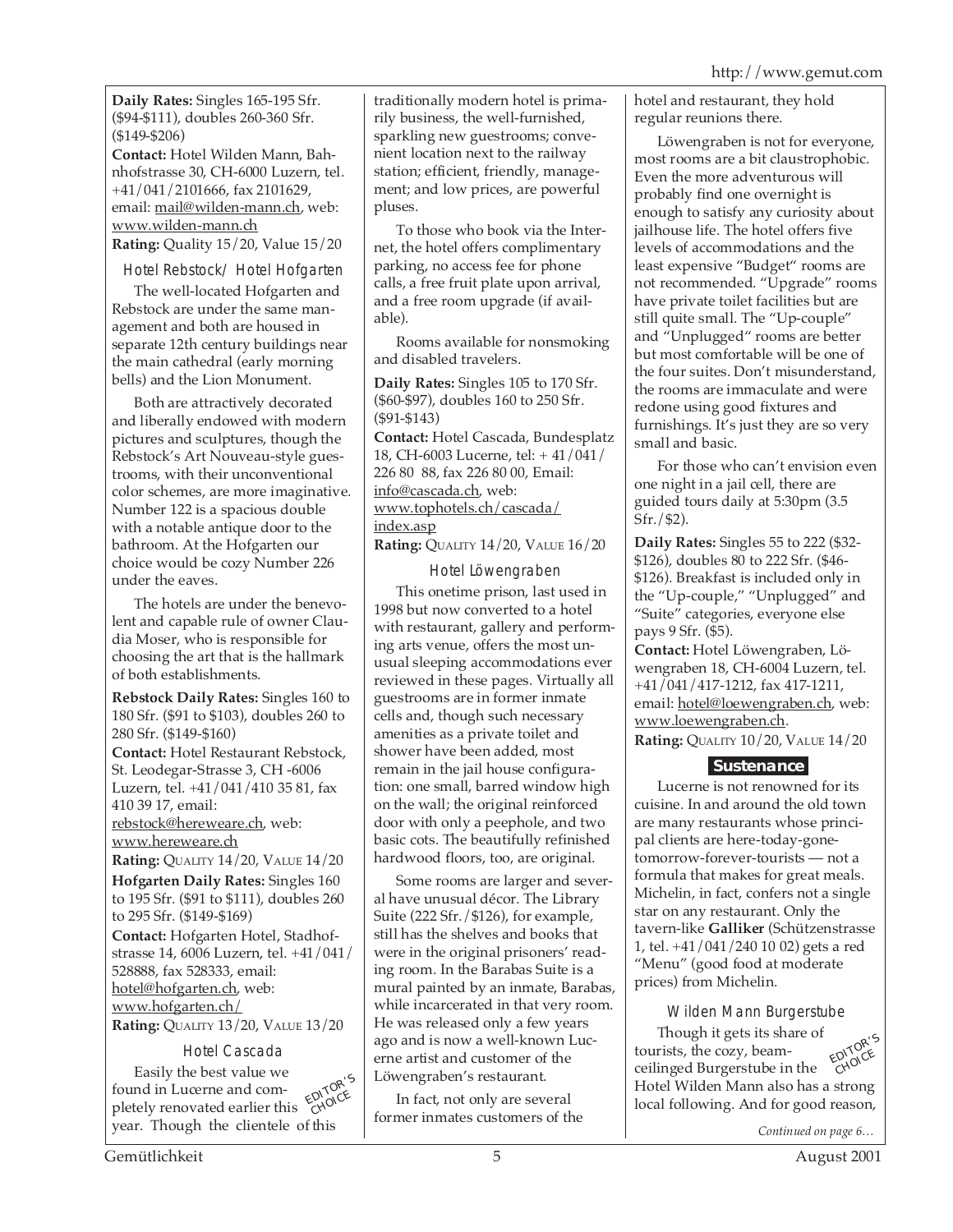#### *LUCERNE Continued from page 5*

the traditional Swiss cuisine — with adventurous touches here and there — is excellent, and the cozy, oldworld room, with carved wood wainscoting, decorated ceiling beams and mullioned windows, is the perfect venue for it.

We were fortunate to be served by Sylvia Meier, a 23-year veteran of the Burgerstube who told us she has regulars who have been coming to the restaurant since before her time.

We began with a succulent little "gift of the house" consisting of three tiny slices of duck breast arranged around a dollop of light chicken liver mousse.

After fine mixed salads, we tested a pair of old war horses and were not disappointed. Thinly sliced calves liver sauteed in butter with Swiss fried potatoes *(Geschnetzelte Kalbsleber in Butter Sautiert, Rösti)* was richly delicious if not American Heart Association-approved. A dish we've had dozens of times, *Wienerschnitzel,* with French fries and vegetables *(Riesenchnitzel Paniert mit Pommes-Frittes und Gemüse*), fulfilled every expectation. Each cost 33 Sfr. (\$19).

Prices of main dishes in the Burgerstube range from 21 Sfr. (\$12) for roasted pork sausage with onion sauce and *Rösti,* to 42 Sfr. (\$24) for sirloin steak. Interesting first courses include oven broiled pears with herbed cheese and salad (18 Sfr./\$11) and marinated boiled beef carpaccio with grated cheese (22 Sfr./\$13).

The Burgerstube gets Michelin's "two tire" symbol as offering a midweek "dish of the day" – usually lunch – at under 20 Sfr. (\$12).

Hotel Wilden Mann, Bahnhofstrasse 30, CH-6000 Luzern, tel. +41/041/ 2101666, fax 2101629. **Rating**: QUALITY 15/20, VALUE 16/20

#### Restaurant Einhorn

Our experience at this first floor (our second) Italian restaurant is a lesson in how *not* to do it. First we allowed ourselves to be seated at a bad table and then accepted an English menu. We should have

waited for a better table and we've found over the years that quite often not all a house's dishes are listed on the English menu. That turned out to be true here.

At least the place was popular, at 9:30pm every table was filled and the air was hazy with cigarette smoke. Service was slow and impersonal but the food was worse. We couldn't finish the ponderous, heavily-spiced pasta dishes that each cost about \$11.

Normally we wouldn't bother with a review of such a bad restaurant but this one is centrally located on a pedestrian-only street and could easily catch the unwary. Restaurant Einhorn, Hertensteinstrasse 23 **Rating:** QUALITY 5/20, VALUE 9/20

#### Other Restaurants

Another downtown Lucerne restaurant with a local following is the **Hotel Rebstock Wirtshus**. An eclectic clientele of local celebs and business folk are attracted to this bustling room with its dark wood ceiling supported by thickly-hewn wood timbers. Main dishes are in the \$18 to \$24 range.

We can only report on a couple of tasty salads: *Cerevalet-Kase Salat* (wurst and cheese) in a light, vinegary dressing, and *Randen-Apfel Salat* (beetroot salad) with horseradish dressing tossed with raisins, walnuts, and apple slices. The wurst salad cost 18.8 Sfr. (\$11) and the beetroot was 17.8 Sfr. (\$10).

Hotel Restaurant Rebstock, St. Leodegar-Strasse 3, tel. 410 35 81. Can't rate based on this light lunch.

Two popular Lucerne spots *Gemütlichkeit* staffers have recommended from previous visits are **Maihöfli**, (Maihofstrasse 70, tel. 420 60 60) and **Zunfthaus zu Pfistern** (Kornmarkt 4, tel. 410 36 50)

The latter is in an ornately decorated former guild house near the Kapellbrücke and serves the usual Lucerne and Swiss specialities.

The Maihöfli is about a 15-minute walk north of the center and offers lighter, more modern dishes. Call ahead for reservations. M

#### *READERS' FORUM Continued from page 1*

were quite pleased both with the hotel and the village. We had a superior double with a lake view, which ran about 190 Sfr (\$109) per night. The setting is exceptional and I can't think of a more pleasant view from a breakfast room.

We had a fine dinner there, hiked to Giessbach along the lake, and went from there to Lauterbrunnen as the jump-off point for activities in the area. One day we took the train up to the Schynige Platte and its Alpine Garden. Quite interesting, especially for those who have an interest in gardening. Also of note is the Lowa boot center at the train station, where they lend boots as well as Leki poles for demonstration to hikers. No selling pressure, just an opportunity to try before you buy. Lowa boots were selling locally for about 20% less than in the U.S. For other than the most casual hiking, poles are essential and Lekis are top drawer, especially the collapsible models, which almost everyone was carrying, including the very elderly.

We took the funicular and train combination up to Mürren. What a peaceful and precious place that is, not overrun by tourists and not excessively commercial. The view is extraordinary. We had a pleasant lunch at the **Eiger Stubli**, across from the *Bahnhof*, then walked down to Winteralp, where we caught the train for the return ride to Lauterbrunnen. Since it was still reasonably early, we then went up to Wengen, took the cable car to Mannlichen, and then hiked over to Kleine Scheidegg just in time to catch the last train down to Lauterbrunnen, leaving at 7pm. (Note to hikers: if you miss that train, plan to stay at the small hotel in Kleine Scheidegg or risk hiking down to Wengen before dark.) This remains my favorite hike of all. It's about an hour from end to end, plus whatever time one spends enjoying the scenery, taking pictures or just resting.

In the Interlaken area, we had an especially nice dinner at **Stellambi-**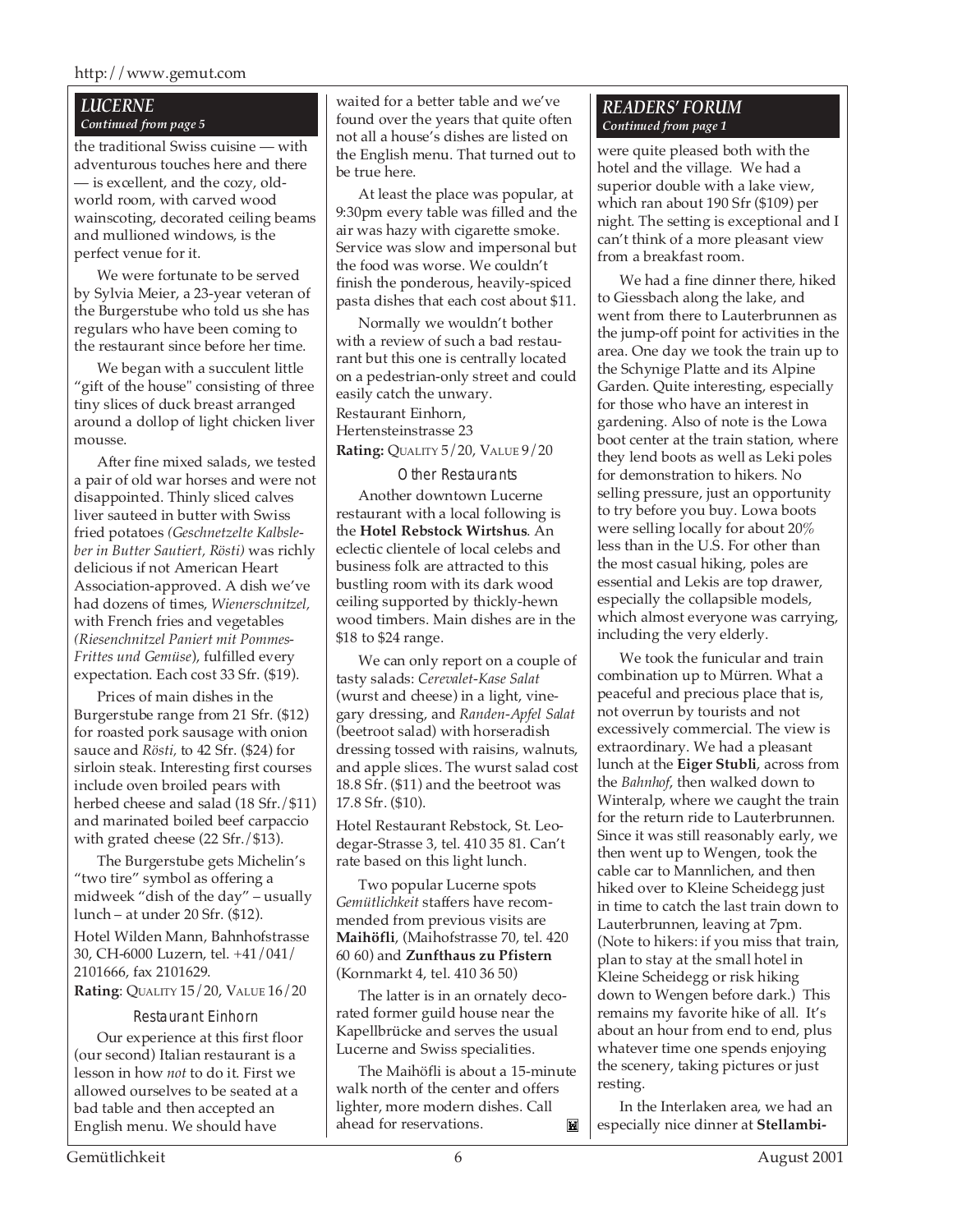**ente**, in the **Stella Hotel** (Waldeggstr. 10, tel. +41/033/822 8871, fax 822 6671, email: info@stella-hotel.ch). We paid about \$50 for two and enjoyed the local yodeling club while we ate. Every Thursday, the restaurant has a special event, which combined with an attractive setting and better than average food to make it a superior choice in the Interlaken area. In Kandersteg, we ate at the **Ruedihus** (tel. +41/033/675 8182, fax 675 8185, email: doldenhorn@compuserve.com), a

beautifully restored old building. Enjoyable and equally reasonable.

In Murten, we stayed at **Le Vieux Manoir** (tel. +41/026/678 6161, fax: 678 6162, email: welcome@vieuxmanoir.ch). Unfortunately, as pretty as Murten is, the overall area did not please us a much as the Berner Oberland. Even though Le Vieux Manoir comes up at the top end of the scale for its service and exterior appearance, we found it disappointing. For one thing, the room we had (morning sun) was poorly ventilated and not particularly roomy. For another, the restaurant, although elegant, served food that was ordinary. Far better was our dinner at the **Ringmauer Restaurant**, right next to the ramparts in the village. And it was half the price of Le Vieux Manoir.

A few other nitpicks: After having our car scratched during the night while parked outside the hotel, we asked for copies of a few reports that had to be filed. The front desk people took care of that promptly and then levied a small charge for same. Seems petty. Worse was being charged for the cookies we found on our pillows each night. Our overall feeling was that the business aspect of the hotel was almost always "in our faces."

I should also note that Le Vieux Manoir promotes its high speed internet access from guest rooms. However, you must rent a computer for 25 Sfr. (\$14) per hour to use the access since it requires a special configuration and cabling. Few people would be pleased to pay that much, in my opinion. The alternative is a 56K hookup through the data

port in the room phone.

For our travels throughout the Berner Oberland, we used a regional rail pass. At 180 Sfr. (\$103) for three days unlimited use and four days of 50% discount, it was a time saver and perhaps a good value. We even used the pass for our trip to Zermatt. It was good all the way to Brig, so we had to pay a small surcharge from there as well as to Gornergrat.

Our last night's dinner was at **L'Hotel de Ville** (tel. +41/021/634 05005, fax 634 2464) in Crissier, outside Lausanne. We had been there in 1985, when Fredy Girardet was at the helm. Our sense was that it was somewhere between a twostar and three-star. Everything was extremely well done, but nothing was all that distinguished. Ten days earlier, we had dinner at **Chez Marc Veyrat** at Veyrier du Lac, also a three-star. A totally different experience, which was extraordinary in many ways and perhaps so far off the chart that we would not rush to pay a return visit. Far more to our liking was **Karl-Rudolf Obauer** (tel. +43/06468/52120, fax 521212) in Werfen (below Salzburg) or **Mittermeier** (+40/09861/9454-0, fax 94 54- 94, email: info@mittermeier.rothenburg.de) in Rothenburg.

> RUSSELL WAYNE VIA EMAIL

# **Likes Hotel List & Back Issues**

I have just read the July issue and I compliment you on the new web features for subscribers (hotel list and archived issues). What a great bonus!! Thank you.

Over the years, your publication has been excellent, but it is the little things like this new feature that make you stand out above others.

> GEORGE KOSTELL VIA EMAIL

# **To Catch a Thief**

While on our vacation in Biot, France (midway between Nice and Cannes), my wife and I rented a villa on top of a hill overlooking the Med. We slept in one bedroom and my wife's sister and her husband slept in the other.

 Our bedroom was one of two windows in the lovely villa that had shutters instead of barbed bars in the window frames. That should have been a warning, but it was not. Also, we had not been warned by the rental agency. My wife and I slept our second night there with the shutters open and the window open - just as we would have at home. That was a mistake.

*Continued on page 8…* While we slept, a cat burglar crept into the room and robbed us of cash (both US and French), my wife's diamonds and most of her jewelry, our wallets and her purse. In the morning we discovered the theft. I must have disturbed the burglar when I partially awoke, because he/ she did not get everything. Outside the villa we found in the dirt our passports, driver's licenses, one ATM card that had no credit card markings, and various papers valuable only to us. The thieves apparently did not want any evidence with pictures and such to connect them to the crime. A well connected group of thieves would have marketed the licenses and the passports. Now we have learned that our homeowner's insurance did not cover the jewelry because we had not listed the pieces individually on

# **Key Websites for the Traveler to Germany, Austria & Switzerland**

**• www.gemut.com** Gateway site for travelers to Germanic Europe, including car rental, rail passes, hotel bookings, traveler feedback, free travel advice and past issues (free access to back issues for subscribers; see log-on info on page 2).

**• www.michelin-travel.com** The Michelin database of hotels and restaurants plus great interactive trip planning tools.

**• www.mapblast.com** Map and automobile trip planning. Locates routes and distances.

**• bahn.hafas.de/bin/query.exe/en** German rail. Train schedules throughout Europe, not just Germany.

**• www.sbb.ch/index\_e.htm** Swiss and European rail schedules.

**• www.ski-europe.com** Top web resource for skiers with much data on Alpine resorts.

**• www.myswitzerland.com** Website of

Switzerland's national tourist authority. **• www.germany-tourism.de** Germany's

national tourist authority.

**• www.anto.com** Austria's national tourist authority. authority.